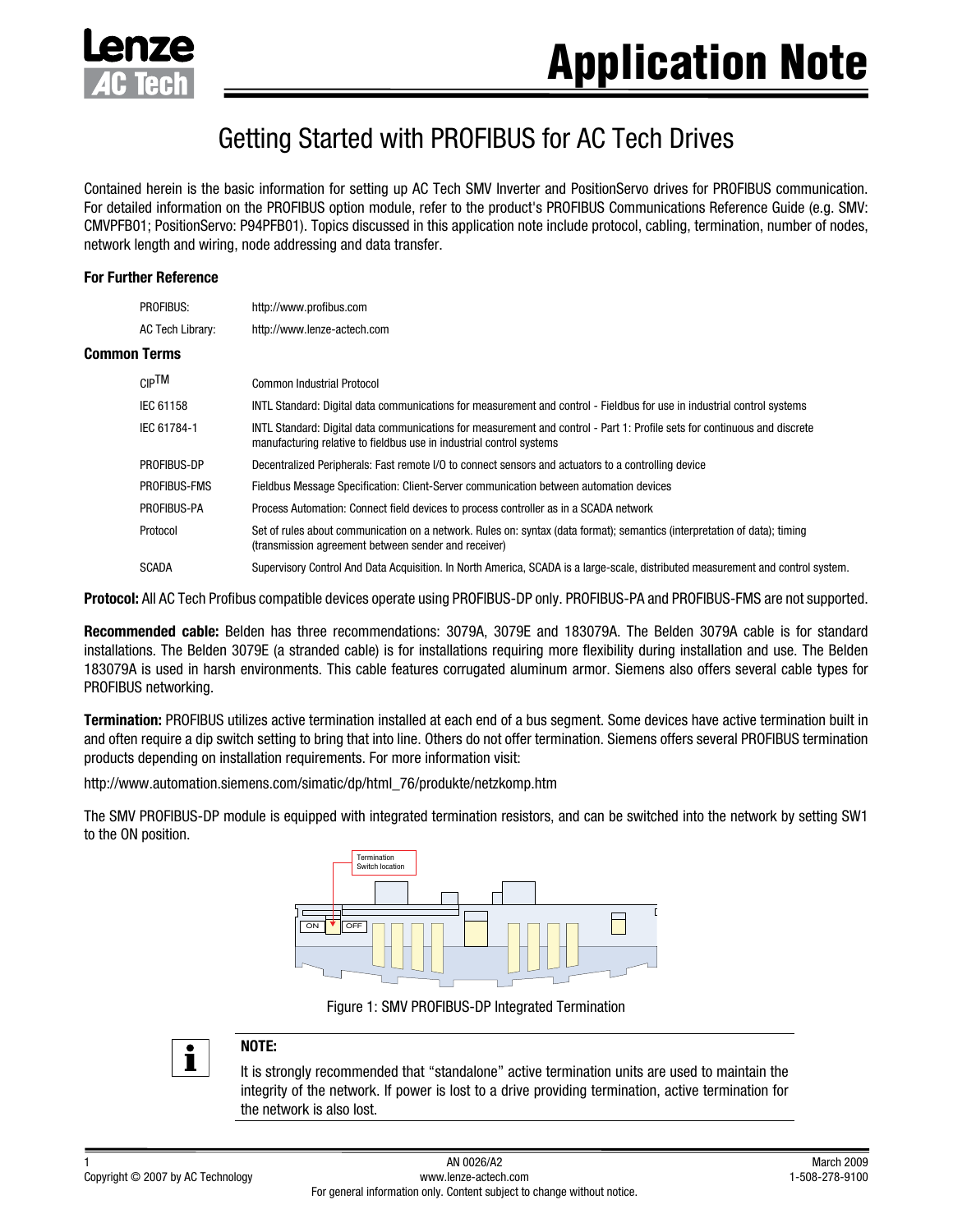

**Network topology:** The basic PROFIBUS-DP segment uses a linear drop topology. All nodes are daisy chained together within a segment. Repeaters can be used to create a tree structure.

**Maximum number of nodes:** All AC Tech products act as slaves on the PROFIBUS-DP network. A single master can poll the PROFIBUS-DP slaves. There can be a maximum of 31 nodes within a given network segment. Several network segments can be joined using repeaters to have a maximum of 127 nodes on the network. Repeaters are included in the node count.

**Maximum network length:** The maximum network length depends upon the baud rate used. All nodes must be set to the same baud rate. AC Tech and Lenze PROFIBUS equipped drives will auto detect the baud rate of the PROFIBUS master and do not need to be set.

| Data Rate  | <b>Maximum Network Length</b> |  |  |  |
|------------|-------------------------------|--|--|--|
| 93.57 kbps | 1200m                         |  |  |  |
| 187 kbps   | 1000m                         |  |  |  |
| 500 kbps   | 400m                          |  |  |  |
| 1500 kbps  | 200m                          |  |  |  |
| 3000 kbps  | 100m                          |  |  |  |
| 6000 kbps  | 100m                          |  |  |  |
| 12000 kbps | 100m                          |  |  |  |

Table 1: Data Rate & Maximum Network Length

**Basic Wiring:** On a network segment the cable is daisy chained from node to node as shown in Figure 2. Simply put, wire the B wire (+) to each B landing in series from one device to the next. Do the same for the A wire (-). Table 3 details the pinout connection of a 9-pole Sub-D socket. There must be a minimum of 1 meter of cable between adjacent nodes.



Figure 2a: PROFIBUS Network

| <b>Connector</b> |                    |   |                                                        | <b>Terminal</b> | <b>Name</b> | <b>Description</b>                                              |  |  |  |
|------------------|--------------------|---|--------------------------------------------------------|-----------------|-------------|-----------------------------------------------------------------|--|--|--|
|                  |                    |   |                                                        |                 | free        |                                                                 |  |  |  |
|                  | Ω                  | O | 6                                                      | 2               | free        | --                                                              |  |  |  |
| $\overline{2}$   | $\circ$            |   |                                                        | 3               | RxD/TxD-P   | Data cable B (receive/transmit data plus)                       |  |  |  |
| 3                | $\circ$<br>$\circ$ |   | 7                                                      | 4               | <b>RTS</b>  | Request to Send (receive/transmit data, no differential signal) |  |  |  |
|                  |                    | O | 8                                                      | 5               | <b>M5V2</b> | Data reference potential (ground to 5V)                         |  |  |  |
| 4                | $\circ$            | O | 5VDC / 30mA (bus termination)<br>6<br><b>P5V2</b><br>9 |                 |             |                                                                 |  |  |  |
| 5                |                    |   |                                                        |                 | free        |                                                                 |  |  |  |
|                  |                    |   |                                                        | 8               | RxD/TxD-N   | Data cable A (receive/transmit data minus)                      |  |  |  |
|                  |                    |   |                                                        | 9               | free        |                                                                 |  |  |  |

Table 4: PROFIBUS Connection to a 9-pole Sub-D Socket